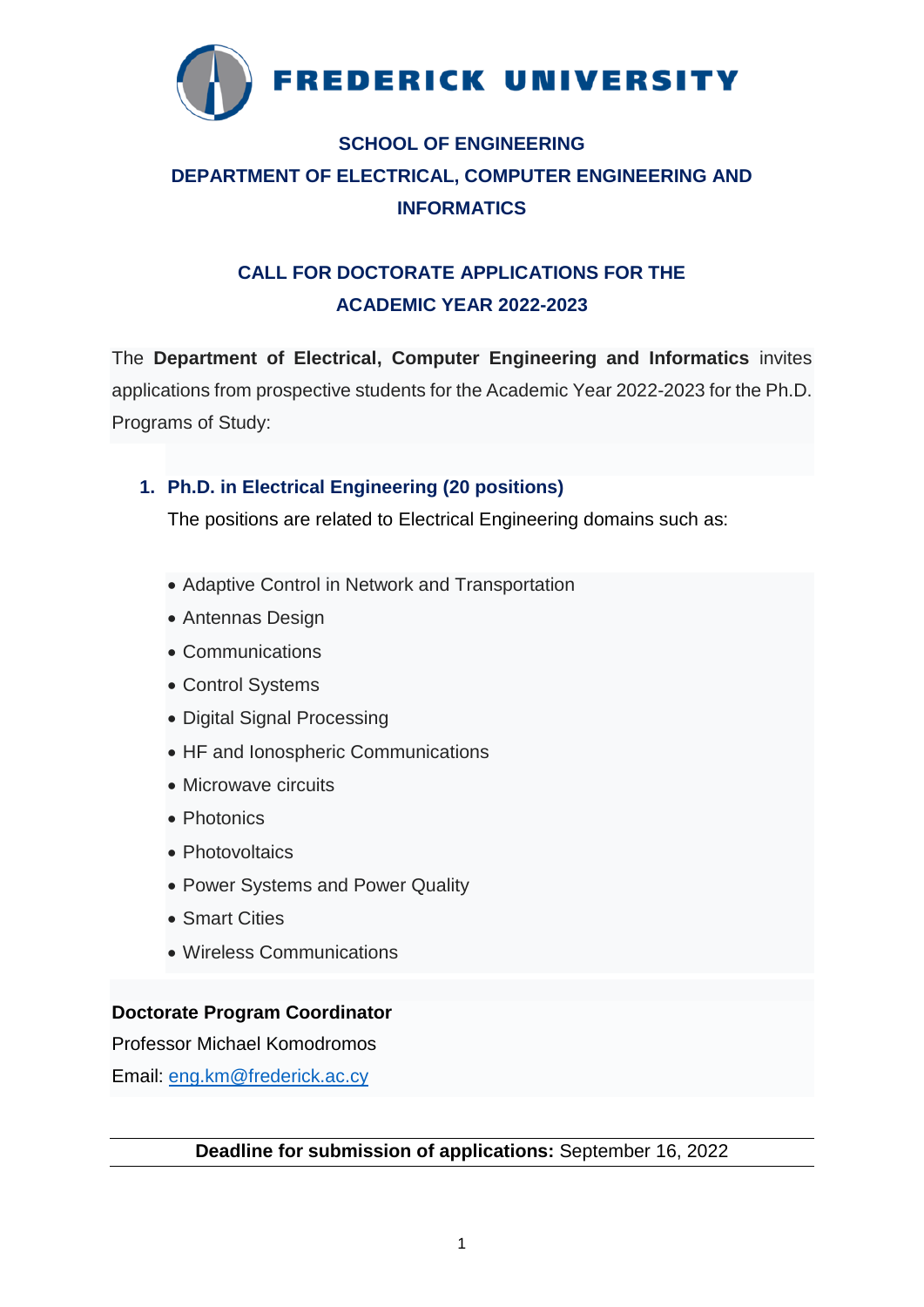#### **2. Ph.D. in Computer Engineering (20 positions)**

#### **3. Ph.D. in Computer Science (20 positions)**

The positions are related to Computer Engineering and Computer Science domains such as:

- Artificial Intelligence
- Computer Networks
- Computer and Network Security
- Computational Intelligence
- e-Health and Medical Image Processing
- Machine Learning
- Mobile Computing
- Robotics
- High Performance Computer Architecture
- Parallel Processing
- Systems-on-Chip (SoC) and Networks-on-Chip (NoC)
- Cloud Computing
- Reconfigurable Computing
- Smart Devices and Systems
- Wireless Sensor Networks

#### **Doctorate Program Coordinator**

Professor Costas Kyriacou

Email: [eng.kc@frederick.ac.cy](mailto:eng.kc@frederick.ac.cy)

#### **Deadline for submission of applications:** September 16, 2022